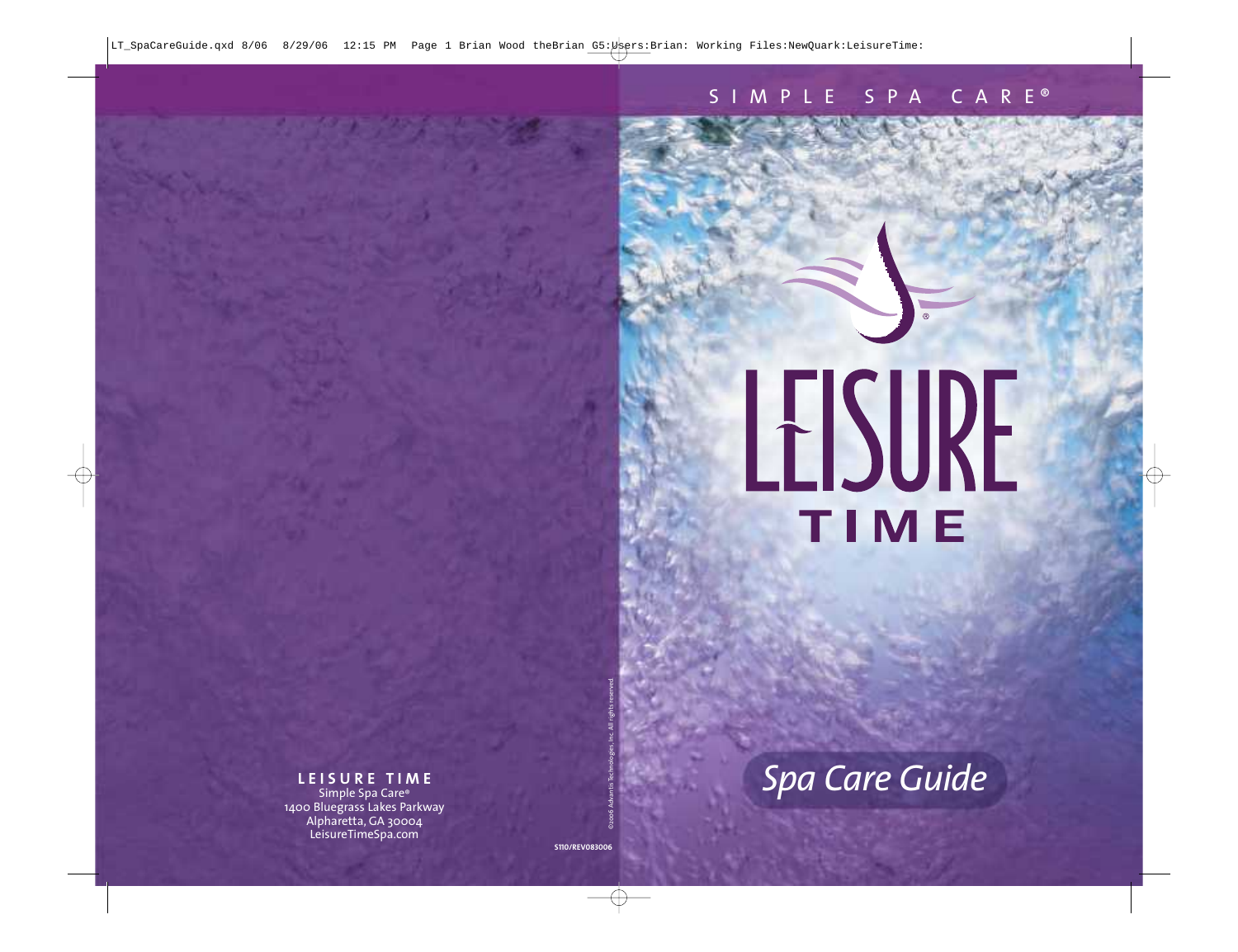#### **table of contents**

| Simple Spa Care Program  8          |
|-------------------------------------|
|                                     |
| Spa Fragrances and Moisturizers  12 |
| Product Guide                       |
| Troubleshooting Guide 16            |

### Congratulations

#### on the purchase of your new spa or hot tub.

It's time to start relaxing. As a new spa or hot tub owner, you now have the pleasure of escaping from day-to-day stress while soaking in hot bubbling water.

In order to enhance your spa experience, we have developed this Leisure Time Spa Care Guide to provide you with general knowledge of caring for your spa and spa water. Once your

freshly filled spa water has been treated, you will be able to enjoy your spa with our quick 10-minute per week Simple Spa Care program.

*Relax and enjoy your spa with Simple Spa Care from Leisure Time.*



Visit LeisureTimeSpa.com for valuable information on Leisure Time products, an online water test, a glossary of spa water care terms, current Leisure Time promotions, a troubleshooting guide and surveys.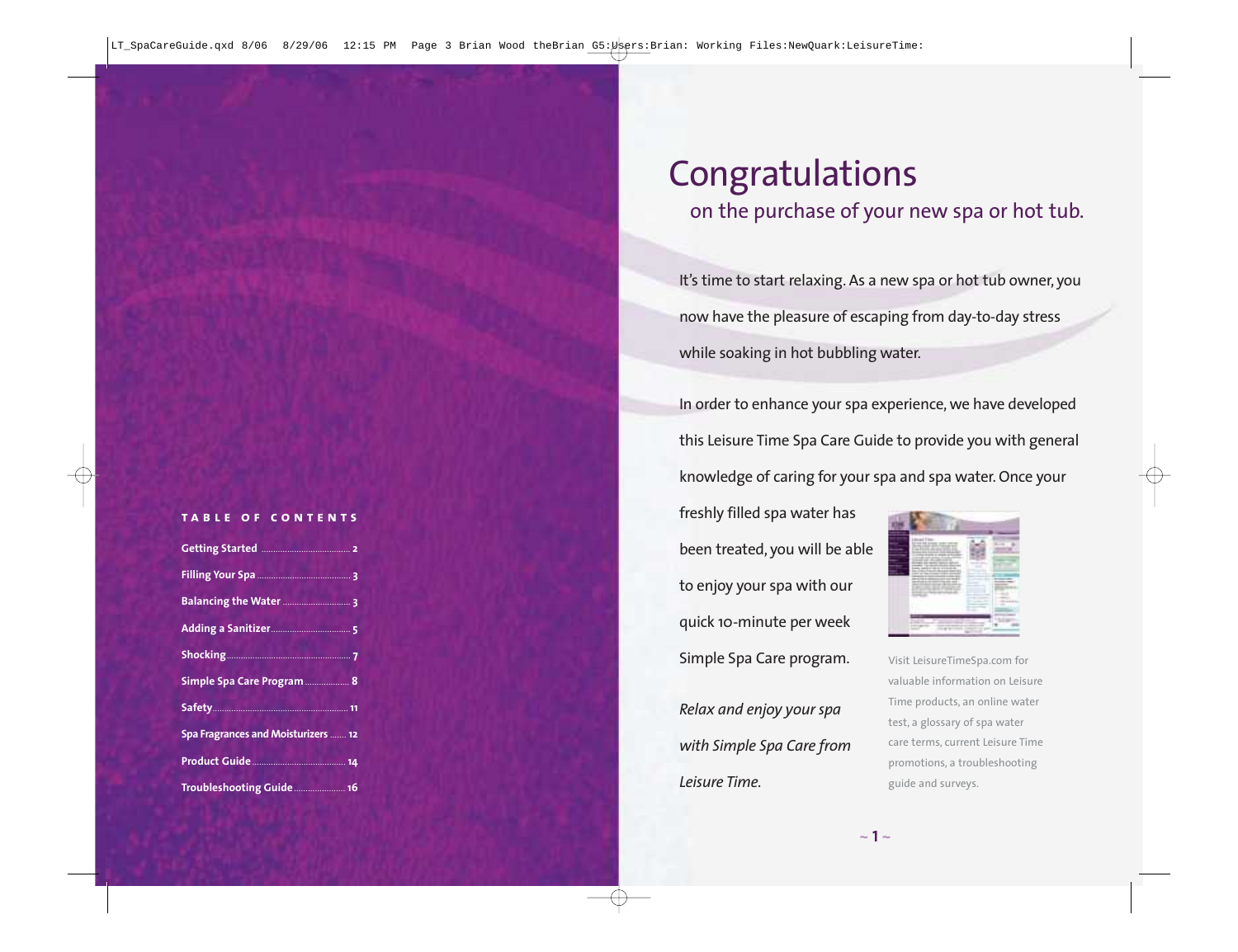

#### **getting started**

Before filling your spa, you need to know the chemical makeup of the "source water," or the water you're using to fill your spa. To do this, simply take a sample of the water to your local spa retailer to have it professionally tested, or test the water using *Spa & Hot Tub Test Strips* from Leisure Time. If testing your spa water yourself, you can get instant answers online about what to do using the Water Analysis program at LeisureTimeSpa.com.

Please refer to each bottle label for detailed instructions on application and usage.

Test results will identify what levels of metals and minerals exist in the water and determine if any adjustments are needed to properly adjust your source water once the spa is initially filled.

It's important to realize that spa water is different from pool water. In a spa, the water is heated to between 98-104°F, a temperature much warmer and more turbulent than pool water and therefore, needs to be treated differently than pool water.

Leisure Time products are specifically formulated for spas/hot tubs and need to be used to avoid common hot water problems arising from residual soaps, deodorants, perfumes, natural body oils and other cosmetics.

Now begin your spa/hot tub experience by filling your spa.

#### **filling your spa**

*Recommended Products:*

**Fast Gloss** *(included in kits)*

**Metal Gon** *(included in kits)*

If you have an acrylic or fiberglass spa, it is best to protect the finish with *Fast Gloss* before adding any water. This will help reduce fading from UV rays or any reactions on the spa surface from chemicals.

Fill your spa to the center of the skimmer or the middle of the tile line. If you're using a garden hose to fill the spa, remember to run water for several minutes to flush out any bacteria that might have accumulated in the residual water of the hose before putting it in the spa.

Proper treatment when first filling your spa will not only prevent later problems and spa down time, but will reduce the time and expense required to fix problems.

As you fill the spa, add one bottle of *Metal Gon,* a sequestering agent, to prevent minerals such as calcium, iron, copper and manganese from staining the spa surface or damaging the heater and plumbing.

#### **balancing the water**

*Recommended Products:*

| Spa & Hot Tub Test Strips<br>(included in kits) | <b>Alkalinity Increaser*</b>                             |
|-------------------------------------------------|----------------------------------------------------------|
| <b>Spa Up</b> (included in kits)                | pH Balance / pH Balance Plus*<br><b>Calcium Booster*</b> |
| <b>Spa Down</b> (included in kits)              |                                                          |
| <b>Defender</b> (included in kits)              | *Sold individually at your local Leisure Time Dealer.    |

Before filling your spa or hot tub, you should have had your source water tested either professionally or by using Leisure Time *Spa & Hot Tub Test Strips*. It's also important to test your water regularly using test strips or a liquid test kit. By keeping your spa water balanced, you will avoid many problems that occur with spa water. The three most important factors in balancing spa water are pH, total alkalinity and calcium hardness. Leisure Time *Spa & Hot Tub Test Strips* allow for quick testing and are easy to read.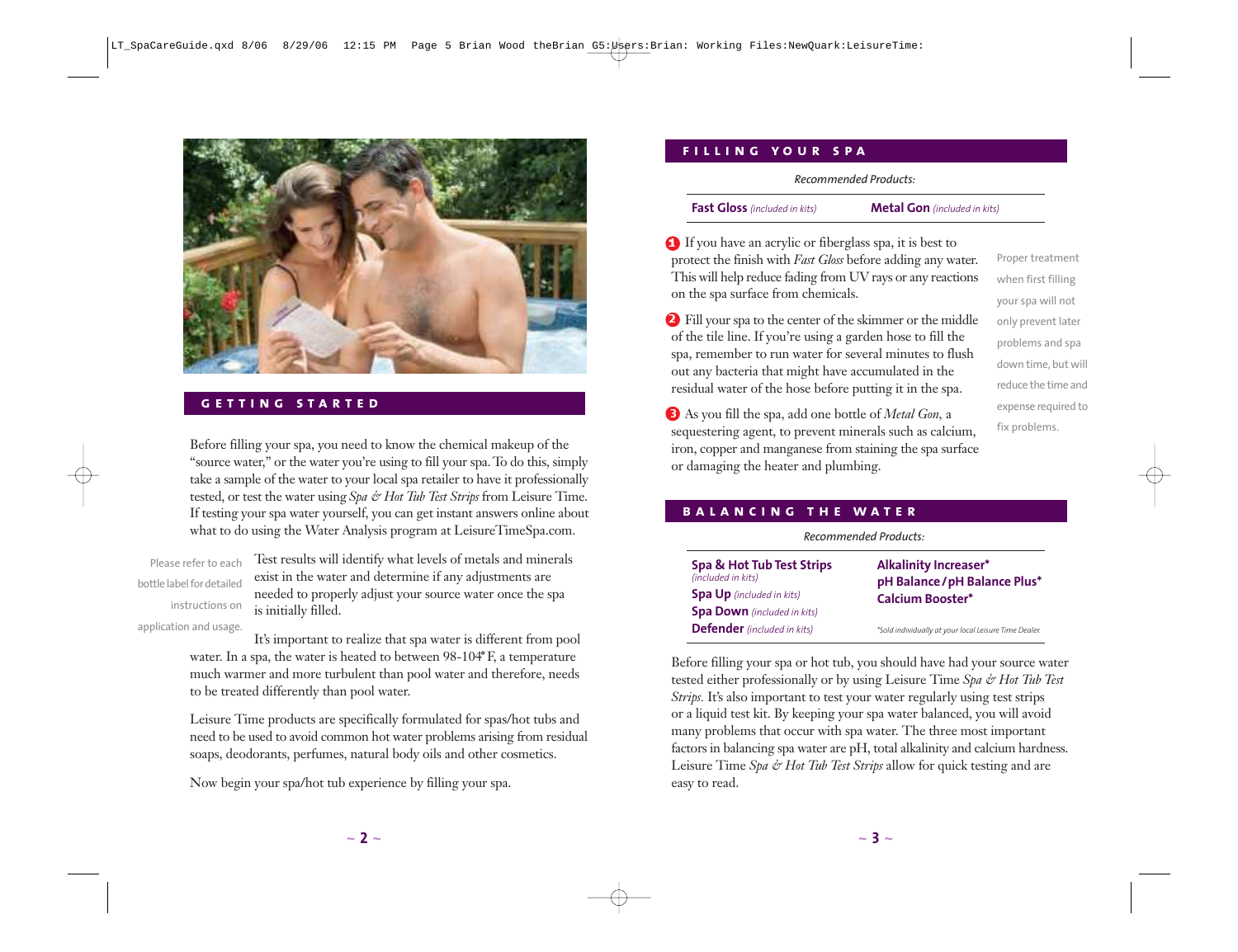#### **pH**

It is critical that the pH of your spa water stay within the recommended range of 7.2-7.8. Any fluctuations above or below this range can cause spa water to be corrosive or scale forming. pH is easily adjusted by using *pH Up* or *pH Down.* For added convenience, use *Liquid pH Up* or *Liquid pH Down.*

#### **Total Alkalinity**

Total alkalinity acts as a buffer preventing the pH levels from changing as additional chemicals or other substances are added to the water. Any fluctuation above or below the recommended range of 80-120 ppm causes the pH to be unstable causing corrosion, cloudy water or scaling.



When the total alkalinity needs adjusting, use either granular or liquid *Spa Up* or *Spa Down* or use *Alkalinity Increaser.*

#### **Calcium Hardness**

Spa water requires some calcium to be present. The recommended range for calcium is between 150-400 ppm. Calcium levels outside of this range

can cause scale buildup, foaming, or corrosion to equipment and plumbing. To raise the calcium level, use *Calcium Booster.* However, the only way to lower the calcium level is to drain part of the water and refill with soft water. Using a sequestering agent such as *Defender* will prevent calcium and scale formations by chemically bonding with the calcium to keep it in solution.

Once you've determined the readings for pH, total alkalinity and calcium hardness, you need to adjust your water so that the levels fall within the normal ranges. Testing your spa water regularly will make you aware of any fluctuations in water balance. If your spa water does not fall within the recommended ranges and remains unbalanced, problems such as cloudy water, scaling, equipment corrosion, and skin irritation can occur.

*Refer to the Troubleshooting Chart on page 16 if you are experiencing any of these or other problems. You can also visit LeisureTimeSpa.com to find answers to your questions or use our online Water Analysis using results from the Spa & Hot Tub Test Strips from Leisure Time.*

#### **recommended ranges for balanced water**

| pH                            | $7.2 - 7.8$            |
|-------------------------------|------------------------|
| <b>Total Alkalinity</b>       | $80-120$ ppm           |
| Calcium Hardness              | $150 - 400$ ppm        |
| Metals                        | None                   |
| <b>Total Dissolved Solids</b> | Not more than 2000 ppm |
| Water Temperature             | Not hotter than 104YF  |

#### **adding a sanitizer**

#### *Recommended Products:*

| <b>Brom Tabs</b> (included in kits)                   | <b>Spa 56 Chlorinating Granules</b> |  |
|-------------------------------------------------------|-------------------------------------|--|
| <b>Sodium Bromide</b> (included in kits)              | (included in kits)                  |  |
| $Freem$ (included in kits)                            | <b>Reserve</b> (included in kits)   |  |
| *Sold individually at your local Leisure Time Dealer. | <b>Spa Mineral Purifier*</b>        |  |

Using an effective sanitizer to control and prevent bacteria growth is an important part of any spa water maintenance program. No matter which sanitizing system you use, spa water must contain a proper level of bromine or chlorine to keep the water safe and sanitary. Leisure Time offers chlorine and bromine-based sanitizers, as well as a natural mineral purification system that enhances spa water clarity.

#### **REMEMBER**

Always circulate spa water for at least 10 minutes after adding a sanitizer.

#### **Chlorine Sanitizing**

The most commonly recognized sanitizer is chlorine. However, the effectiveness of chlorine depends heavily on the pH level of the spa water. In order to get the most effective and economical benefit of chlorine, the pH range of 7.2-7.8 is recommended. The best form of chlorine for spa use is *Spa 56 Chlorinating Granules*, a fast dissolving granular that is virtually neutral in pH and therefore doesn't upset the water balance. A downside to using chlorine is that when chlorine combines with bather waste and other contaminants in the water, not only does it lose its sanitizing ability, it can cause odors, eye burn and skin irritation.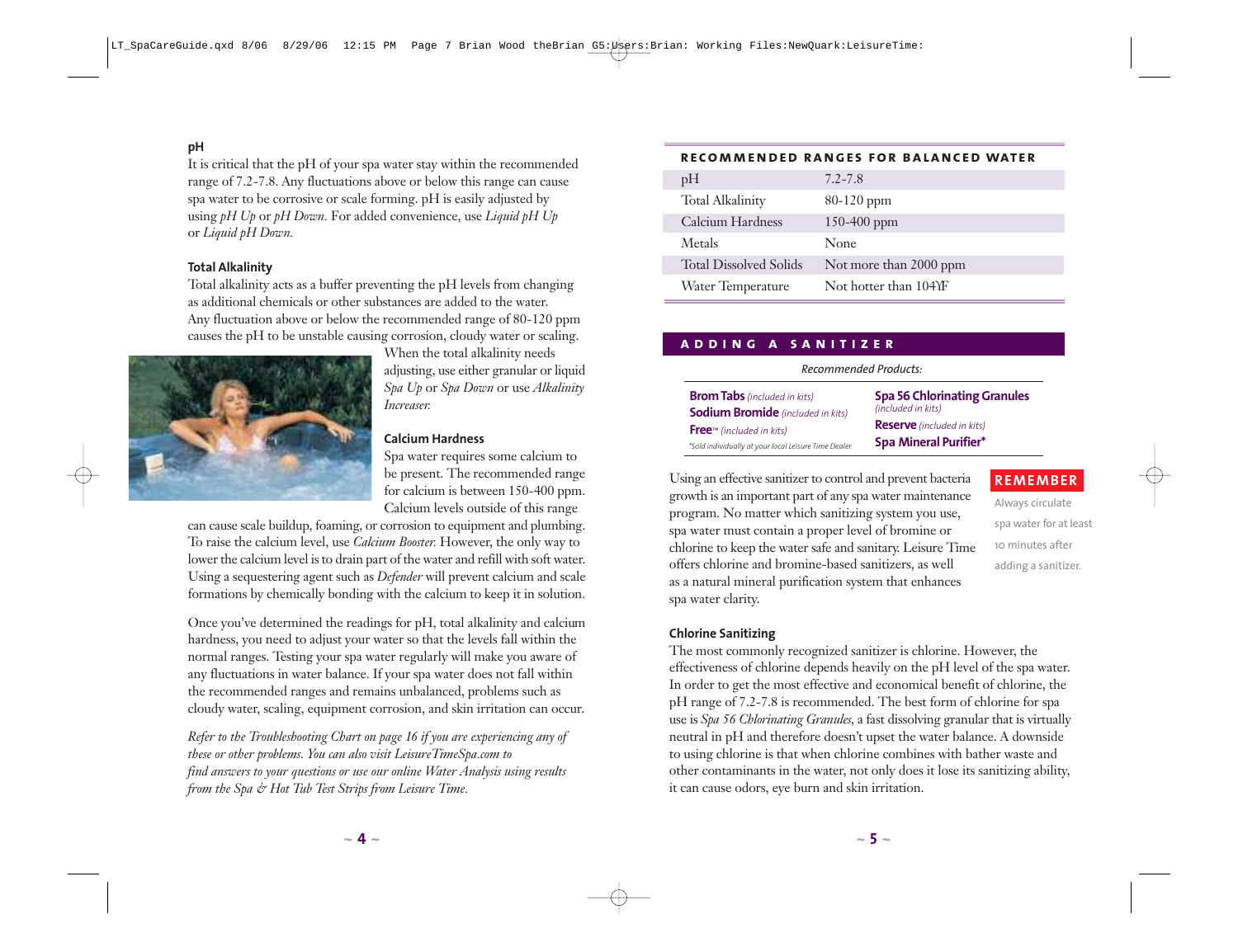**Bromine Sanitizing**

Sanitizing with bromine has become increasingly popular. Whereas chlorine can sometimes cause offensive odors and skin irritation, bromine is much less



likely to do so. Additionally, unlike chlorine, when bromine combines with bather waste and other contaminants in the water, it remains a very effective sanitizer. Bromine is also far less pH-dependent than chlorine. Leisure Time offers bromine in two forms: tablets and as a two-part system known as *Reserve & Renew.* Leisure Time *Brom Tabs* are applied through a floater to gradually release the bromine and maintain a constant level of bromine in the water. When using *Brom Tabs,* you will also need to use *Sodium Bromide* during fill-up to ensure a fully bromine-based sanitizer system.

#### **Reserve & Renew**® **Sanitizing System**

This is a two-part bromine sanitizing system that eliminates the need for a float, a brominator, or the handling of dry chlorine. *Reserve,* a bromide salt, remains neutral in the spa water until *Renew,* a non-chlorine shocking agent, is added. The two products react to form bromine. With proper maintenance and regular additions of *Renew* to the water, spa care has never been easier. The *Reserve & Renew* System is easy to use and hassle-free.

#### **Free**™ **System**

Leisure Time's newest sanitizing system is the biguanide-based *Free™ System*. This effective sanitizing system is chlorine-free, bromine-free and odor-free. The *Free™ System* is long lasting and is the perfect solution for anyone with sensitive skin or chlorine allergies. *Free™* should be used with *Boost*, *Control* and *Cleanse* to keep your biguanide-based spa spotless. Please note that a biguanide system can not tolerate the addition of chlorine or bromine and is not the most effective sanitizer to use in spas with heavy bather loads.

#### **Ozone**

Your spa may be equipped with a special unit called an ozonator. This ozonator releases ozone into the spa that effectively oxidizes and helps reduce contaminants in the water. Ozone, however, is not very stable and has a very short life, especially in hot water. Because of its short life, it cannot be used as the sole source of sanitizer in a spa. A residual of bromine or chlorine must be maintained in the water. The advantage ozone has is that it will reduce the levels of chlorine or bromine otherwise needed to maintain a spa.

#### **Mineral Purification**

Mineral purification as a choice for assisting in sanitizing spa water has grown in popularity. The Leisure Time *Spa Mineral Purifier* is typically placed inside the filter cartridge and slowly releases unique metallic ions into the water that help control microbial contamination. Mineral Purifiers do not work alone and must be supplemented with low levels of chlorine or bromine. The advantage of using the *Spa Mineral Purifier* is the same as that of an ozonator in that it will reduce the levels of chlorine or bromine needed to maintain a spa.

| <b>ISHOCKING</b> |                                 |                                      |  |
|------------------|---------------------------------|--------------------------------------|--|
|                  | Recommended Products:           |                                      |  |
|                  | <b>Renew</b> (included in kits) | <b>Renew Tabs</b> (included in kits) |  |

Shocking is also referred to as oxidation and is the process of removing organic materials such as body oils, cosmetics and lotions from the water. If these materials build up, spa water can become cloudy or hazy. Using a shocking agent such as *Renew* or *Renew Tabs* will oxidize the materials that may cause foul odors, eye or skin irritation, or dull, cloudy water.

No matter which sanitizing system you choose, it will be necessary to "shock" your spa on a routine basis. Leisure Time recommends shocking spa water after each use or at least once each week, whichever is more frequent. This will increase the effectiveness of your sanitizer. When using the *Reserve & Renew* sanitizing system, it is necessary to shock your spa water after each use.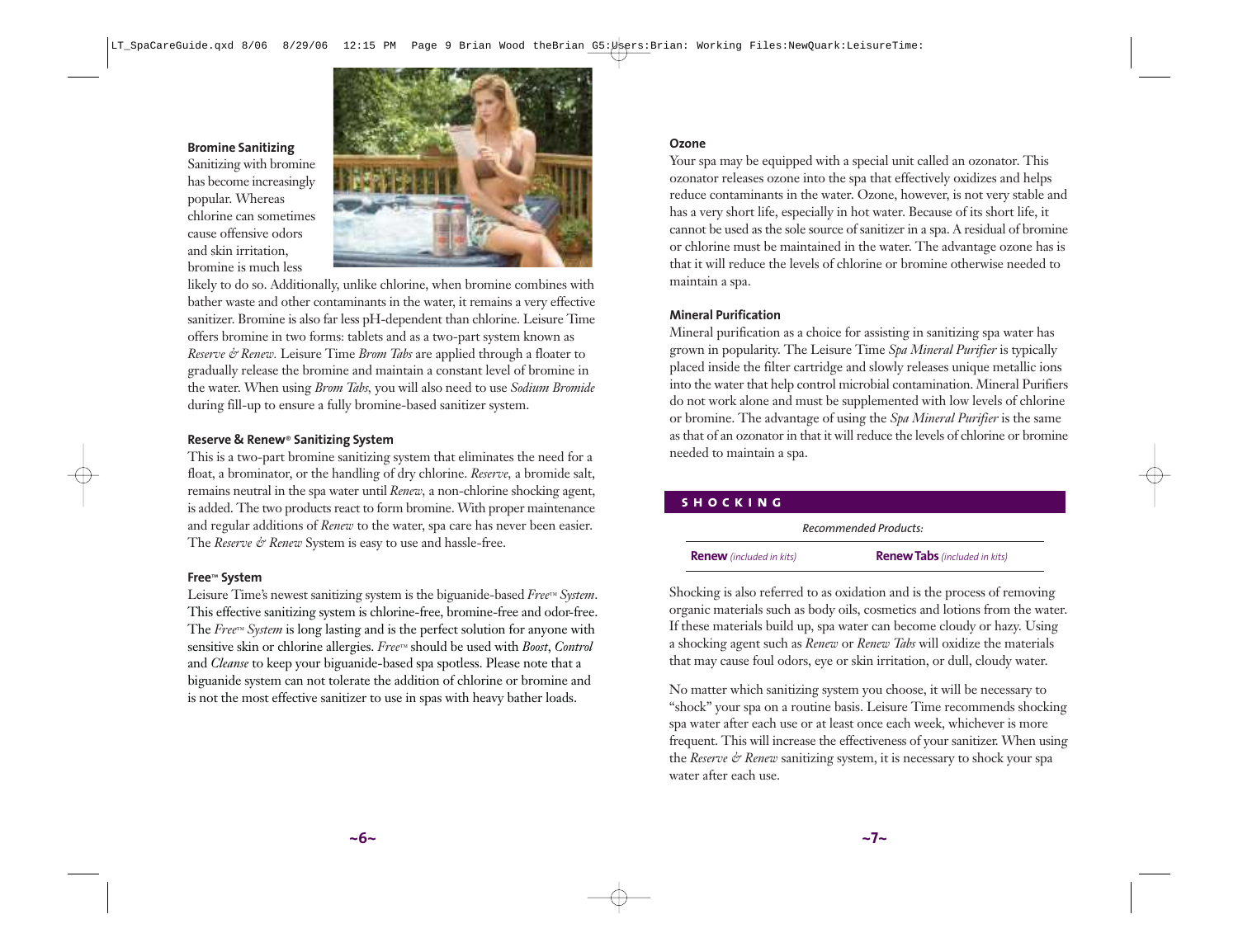# simple spa c are program

Prior to each use, test the spa water to ensure that the sanitizer level is in proper range of 3-5 ppm.

Like any luxury item – a boat, a car or even a second home – you must maintain your spa in order to enjoy it. Even though maintenance is important, you bought your spa to relax. This is why Leisure Time has developed the quickest and easiest-to-follow spa care program. Maintenance is the key to a clean and healthy spa. Once you have filled your spa and have completed the start-up process, follow our Simple Spa Care program for clean, clear water.

- **Start-Up** Polish the entire spa surface with *Fast Glos*s prior to filling.
- Add *Metal Gon* during the fill cycle.
- Balance water according to your Leisure Time dealer's instructions, or if you use *Spa & Hot Tub Test Strips* to test water, plug in the results using the online water analysis at LeisureTimeSpa.com for corrective action.
- By adding *pH Balance Plus\** at this time, you will reduce the need to adjust your pH for up to three months.
- Add any *Leisure Time sanitizer.\*\**

Test water using *Spa & Hot Tub Test Strips* to make sure water is still balanced.

Shock with *Renew* or *Renew Tabs.* Skip this step if using *Reserve & Renew* sanitizing system.

#### Weekly

**Weekly** Always allow product to circulate in water for one minute with jets on prior to adding another product. Circulate water for 10 minutes after all products are added.

- If your spa is used more than three times per week, water testing and maintenance will need to be performed more frequently.
- Test water using *Spa & Hot Tub Test Strips* from Leisure Time. Adjust as needed.
- 2 Add *Bright & Clear* according to label directions.
- Add *Defender* according to label directions.
- Add *Enzyme* according to label directions.
- Add *Renew* or *Renew Tabs* to shock water according to label directions.

#### **After Each Use**

**After Each Use** Shocking with *Renew* or *Renew Tabs* after each use is suggested. If using the *Reserve & Renew System,* shocking with *Renew* or *Renew Tabs* is required.

It's important to keep water clean and clear, but it's also important to make sure that you maintain spa equipment on a regular basis as well. Maintaining spa equipment such as filters and spa surfaces is key to extending the life of your spa.

- **Monthly Clean Clean** using *Instant Cartridge Clean.*
- Spa cover should be cleaned using either *Cover Wipes or Cover Care & Conditioner.*

#### **3**

- **Add** *Jet Clean* according to label directions. (Remember to remove filter prior to use.)
- **2** Drain your spa.
- Clean the shell of the spa with *CitraBright* and wipe down.
- Apply *Fast Gloss* to spa surface to protect, seal and keep the spa finish from fading.
- Deep clean filter with *Filter Clean.*
- Follow **Filling Your Spa** *(see page 3)* procedure including having your source water tested professionally.
- Replace your *Spa Mineral Purifier.*
- Clean your spa cover with *Cover Wipes* or *Cover Care & Conditioner.*

**This program is intended for a residential spa with average use. It is not designed for public, commercial or semi-public spas. If your spa is used more than 3 times per week, you should check and make chemical additions more often than suggested.**

The filter cycle should be run a minimum of 6-8 hours per day.

To ensure water quality and keep the water easy to balance, Leisure Time recommends draining your spa water at least every three months or more often if the spa is used frequently.

**proper levels for balanced water**  $7.2 - 7.8$  $\Delta$ lkalinity  $80 - 120$  ppm Calcium Hardness 150 – 400 ppm Sanitizer 3-5 ppm

\**pH Balance Plus* is sold individually at your local spa retailer \*\*See Page 14 for Leisure Time's sanitizer choices.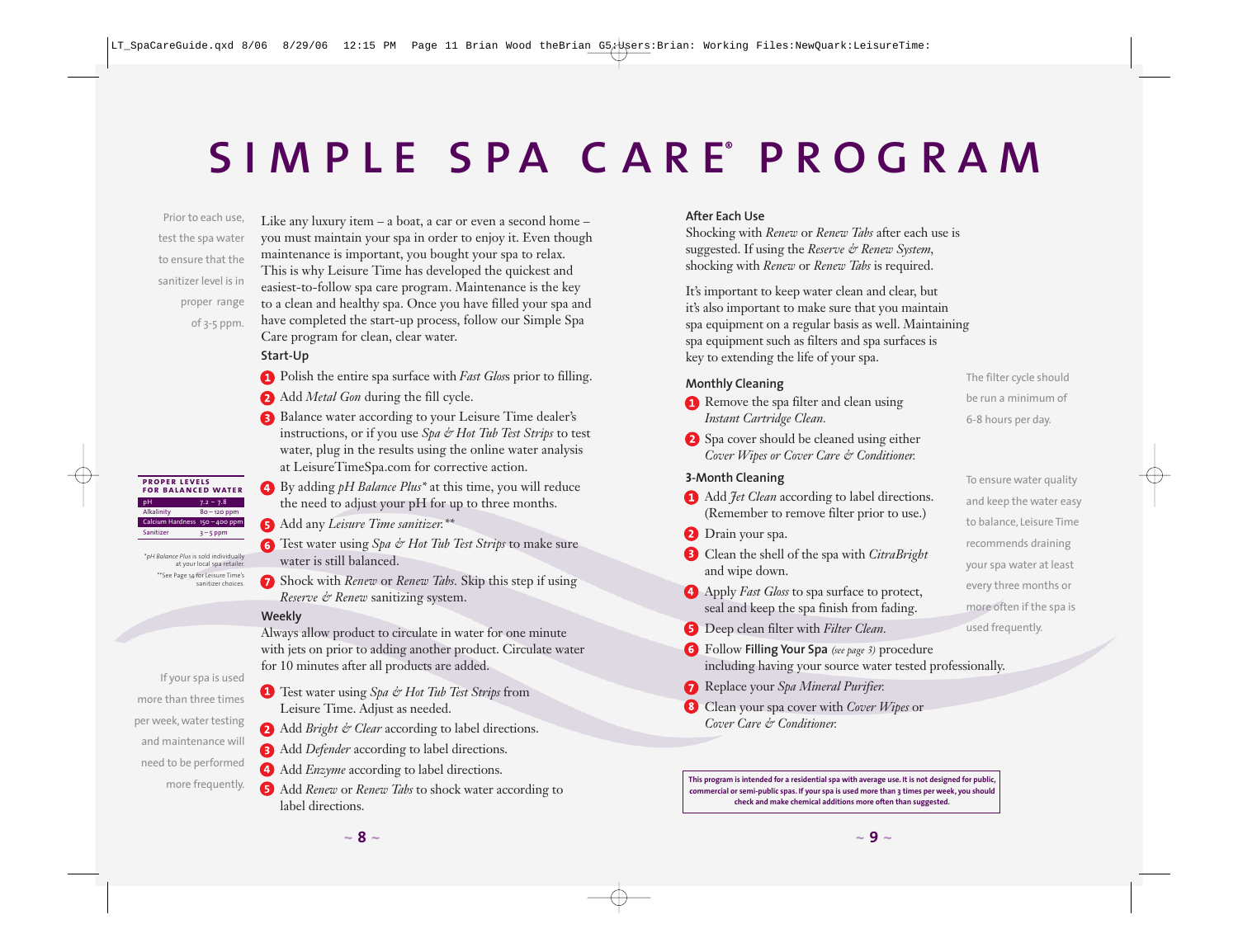

A spa is extremely relaxing and enjoyable, but it is also important that your spa experience is a safe one. Please review the following safety tips before using your spa.

- **~** Never heat your spa or hot tub above 104 F.
- **~** Avoid alcohol consumption when using your spa.
- **~** Always shower before using your spa.
- **~** Limit your time to 15 minutes per use.
- **~** Maintain a proper sanitizer level with either chlorine or bromine.
- **~** Add each chemical separately.
- **~** Always add chemicals to water, not water to chemicals.
- **~** Always store chemicals according to the manufacturer's label instructions and keep them out of the reach of children.
- **~** If you are pregnant, have high blood pressure or a cardiovascular condition, consult your physician prior to using the spa.
- **~** Never allow children to use the spa without adult supervision.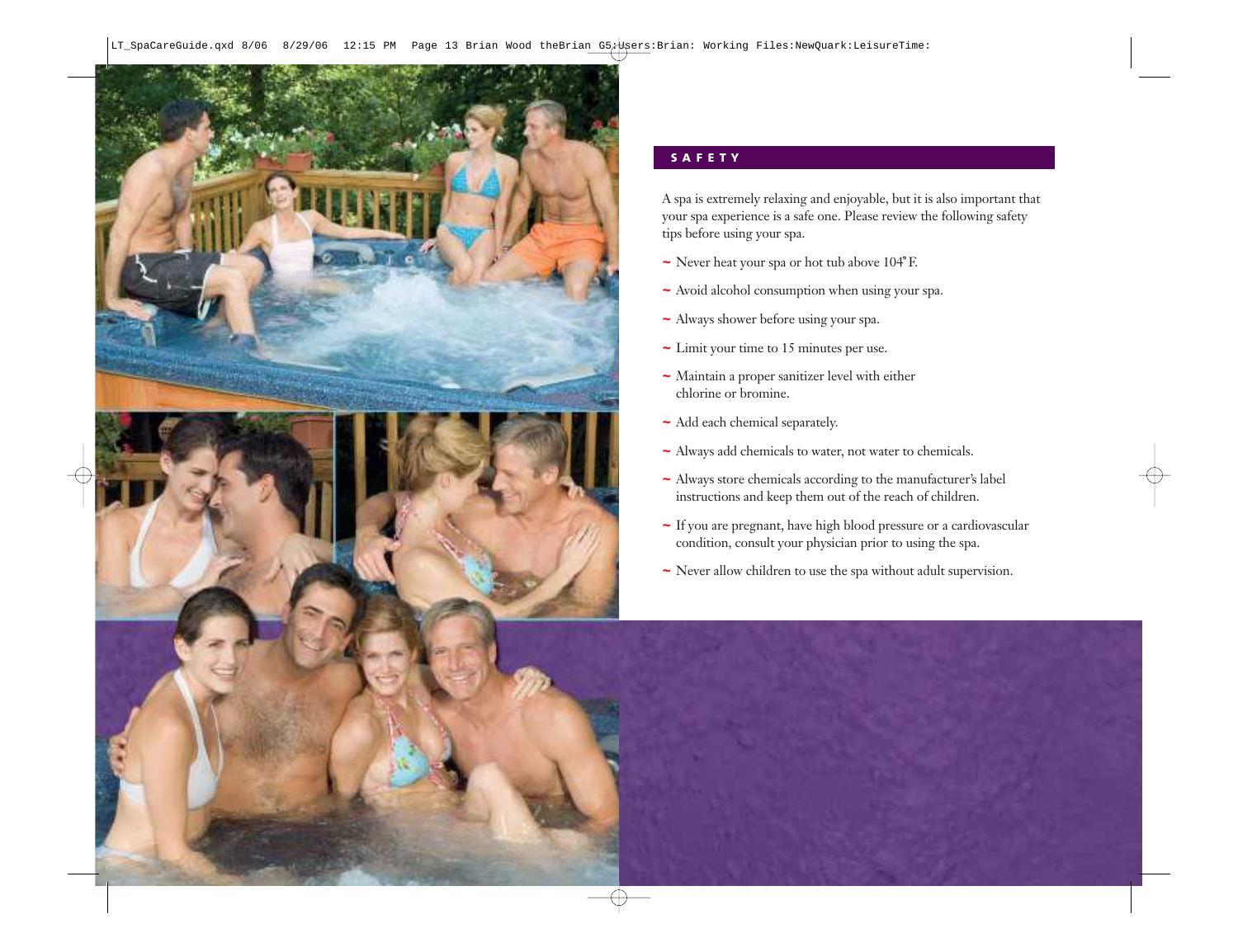#### **spa fragrances and moisturizers**

As a spa owner, you know the best part of owning a spa is simply relaxing in it. Leisure Time not only wants you to understand how to care for your spa and spa water, we want you to enjoy your spa to the fullest with fragrances and moisturizers.

**EsScents**® from Leisure Time offers 12 scents available in three fragrance categories to ease your mind and senses while your body is relaxing:

#### **aroma therapy**

Aroma Therapy provides a special blend of scents specially designed to reduce stress and induce relaxation.





- Valley Flower
- Garden of Eden
- Floral Bouquet

#### **floral** Floral scents fill the senses with carefully selected combinations

of rose, lilac, gardenia, violet and other bouquets.

#### **tropical**

Tropical scents provide an exotic experience in the spa with festive combinations of mango, pineapple, coconut and ocean breezes.

• Fruit Medley • Mango Madness • Piña Colada • Tropical Cherry

To smooth and soften your skin while relaxing in the spa, use *Velvet Touch* moisturizer. This unique blend of aloe extract and other moisturizing ingredients can be poured directly into the spa water without leaving oil or residue or clogging filters.

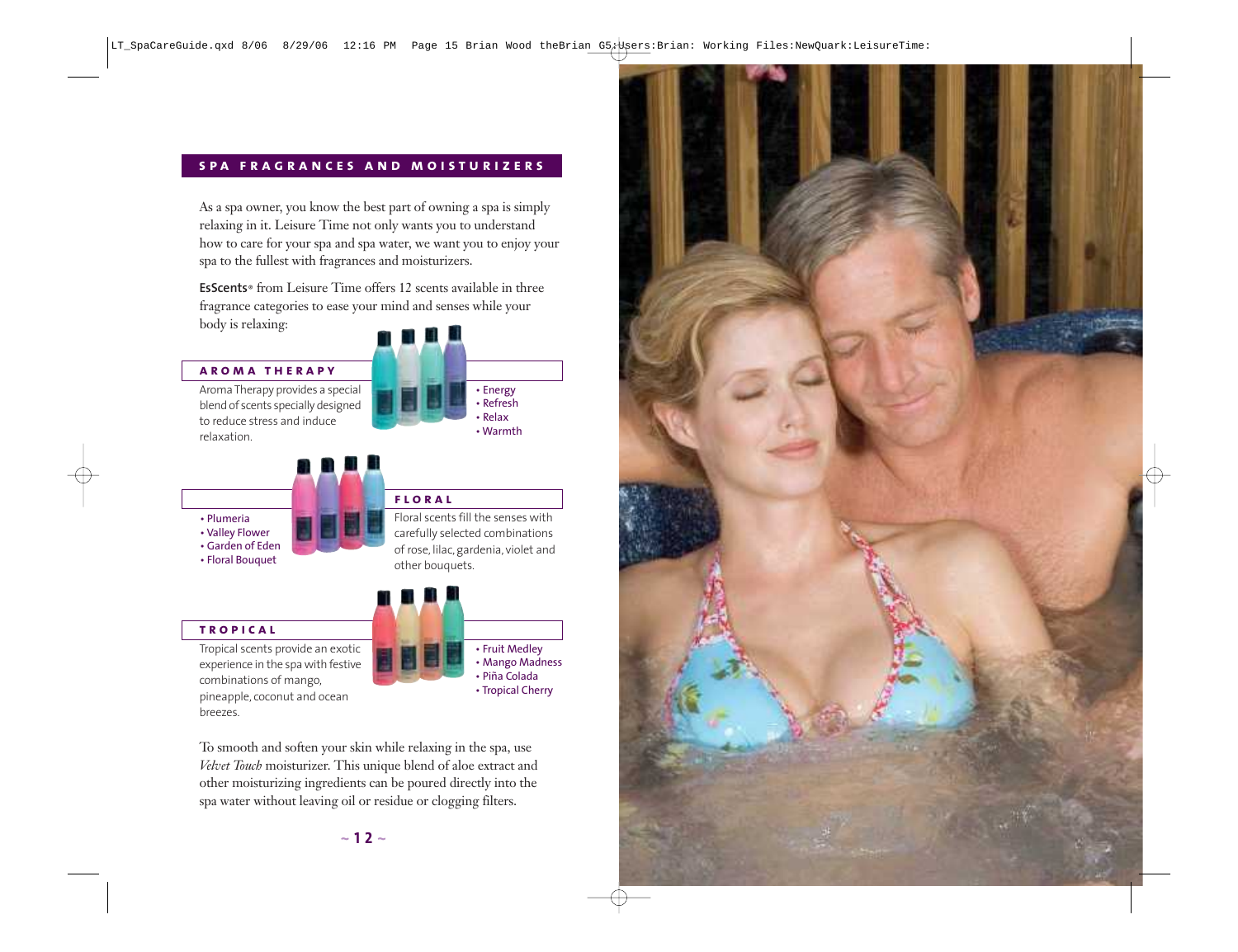# PRODUCT GUIDE

|                                            | <b>CLARIFIERS</b>                                                                                                                                    |
|--------------------------------------------|------------------------------------------------------------------------------------------------------------------------------------------------------|
| <b>Bright &amp; Clear</b>                  | Neutralizes dirt, soap, oily films and allows filter to remove<br>particles leaving clean, fresh water.                                              |
| <b>Enzyme</b>                              | Breaks down oils, lotions and organics that can cause odors,<br>scum lines and cloudy water.                                                         |
| <b>Foam Down</b>                           | Quickly eliminates unsightly foaming.                                                                                                                |
| Spa Algaecide                              | Kills and prevents all types of algae.                                                                                                               |
|                                            | <b>BALANCERS</b>                                                                                                                                     |
| Alkalinity Increaser                       | Granular formula that increases alkalinity levels.                                                                                                   |
| <b>Calcium Booster</b>                     | Increases water hardness levels to help prevent foaming and<br>equipment corrosion.                                                                  |
| Liquid Spa Up                              | Increases pH levels. No mixing required prior to application.                                                                                        |
| Liquid Spa Down                            | Lowers pH levels. No mixing required prior to application.                                                                                           |
| pH Balance                                 | Liquid formula that locks-in pH levels between 7.2 and 7.8.                                                                                          |
| pH Balance Plus                            | A granular formula that works well in hard water<br>to lock-in pH levels between 7.2 and 7.8.                                                        |
| Spa Up                                     | Raises the pH and alkalinity of spa water.                                                                                                           |
| Spa Down                                   | Lowers the pH and alkalinity of spa water.                                                                                                           |
|                                            | <b>SANITIZERS</b>                                                                                                                                    |
| <b>Brom Tabs</b>                           | Slow dissolving. Sanitizes and disinfects water.<br>Fits in most feeders.                                                                            |
| <b>Reserve &amp;</b><br>Renew <sup>®</sup> | A two-part bromine sanitizing system that eliminates<br>the need for a float or brominator or handling dry chlorine.<br>Easy-to-use and hassle-free. |
| Reserve                                    | Bromide salts used in conjunction with Renew to<br>create a bromine sanitizing system.                                                               |
| Sodium Bromide                             | Use at start-up with <i>Brom Tabs</i> for a complete<br>bromine-based spa.                                                                           |
| Spa 56 Chlorinating<br>Granules            | Effectively sanitizes and disinfects hot water.                                                                                                      |
| <b>Spa Mineral Purifier</b>                | Use in your spa filter with any sanitizing system to create<br>softer, cleaner spa water.                                                            |
|                                            | <b>CHLORINE and BROMINE-FREE SANITIZING SYSTEM</b>                                                                                                   |
| <b>Boost™</b>                              | Non-chlorine liquid shock designed for use with the<br>Free™ System.                                                                                 |
| Cleanse <sup>™</sup>                       | Concentrated cleaner designed to remove build-up above<br>the waterline. Designed for use with the Free <sup>TM</sup> System.                        |
| Control™                                   | Dual-action formula prevents unsightly water line film,<br>stains and scale. Designed for use with the FreerM System.                                |

**Free™** 100% chlorine- and bromine-free sanitizer is odor-free and controls bacteria longer than chlorine or bromine.

|                                       | <b>STAIN &amp; SCALE TREATMENT</b>                                                                                                                                             |
|---------------------------------------|--------------------------------------------------------------------------------------------------------------------------------------------------------------------------------|
| Defender                              | Prevents and inhibits calcium stain and scale buildup                                                                                                                          |
|                                       | for protection of spa surfaces and equipment.                                                                                                                                  |
| <b>Metal Gon</b>                      | Prevents metal staining of spa surfaces. Use when filling spa.                                                                                                                 |
|                                       | <b>SHOCK TREATMENTS</b>                                                                                                                                                        |
| <b>Renew Tabs</b>                     | Chlorine-free tablets. Rids spa of odor causing organic<br>contaminants. Easy-to-use. No measuring.                                                                            |
| Renew                                 | Chlorine-free. Eliminates odors and reduces irritating<br>contaminants. Use as a two-part system with Reserve or as a<br>shock with Spa 56 Chlorinating Granules or Brom Tabs. |
|                                       | <b>SURFACE &amp; EQUIPMENT MAINTENANCE</b>                                                                                                                                     |
| CitraBright                           | Natural formula that removes grease and grime from spa<br>surfaces. Citrus scented.                                                                                            |
| Cover Care &<br>Conditioner           | Cleans, restores and protects spa covers from weathering,<br>fading and discoloration.                                                                                         |
| <b>Cover Wipes</b>                    | Disposable, ready-to-use-wipes that clean spa covers and provide<br>UV protection to prevent fading and discoloration.                                                         |
| <b>Fast Gloss</b>                     | Protects, waterproofs and seals spa finish with a reactive<br>silicone to prevent fading and oxidation.                                                                        |
| <b>Filter Clean</b>                   | Deep cleans dirt, oil, grease and soap film from cartridge and<br>diatomaceous earth filters. Soak overnight for best results.                                                 |
| <b>Instant Cartridge</b><br>Clean     | Removes oil, grease, calcium and scale from cartridge<br>filter elements in just 5 minutes. Now with color spray indicator.                                                    |
| Jet Clean                             | Keeps spa and jetted tub plumbing clear of organics, oils,<br>dirt and minerals.                                                                                               |
| Leak Seal                             | Seals minor leaks in spa surfaces and plumbing.                                                                                                                                |
| Spa & Hot Water<br><b>Test Strips</b> | Easy-to-read strips that test for pH, alkalinity, calcium-<br>hardness, and bromine or chlorine.                                                                               |
| <b>Tub Rub</b>                        | A specially designed cleaning pad for dirty spa surfaces including<br>tile, vinyl, fiberglass and more. Reusable.                                                              |
|                                       | <b>ESSCENTS® FRAGRANCES &amp; MOISTURIZERS</b>                                                                                                                                 |
| Aroma Therapy                         | Available in four scents: Energy, Refresh,<br>Relax and Warmth.                                                                                                                |
| Floral                                | Available in four scents: Plumeria, Valley Flower,<br>Garden of Eden and Floral Bouquet.                                                                                       |
| Tropical                              | Available in four scents: Fruit Medley, Mango Madness,<br>Piña Colada and Tropical Cherry.                                                                                     |
| <b>Velvet Touch</b>                   | Softens skin while in spa or bath. Leaves no oil or residue.                                                                                                                   |